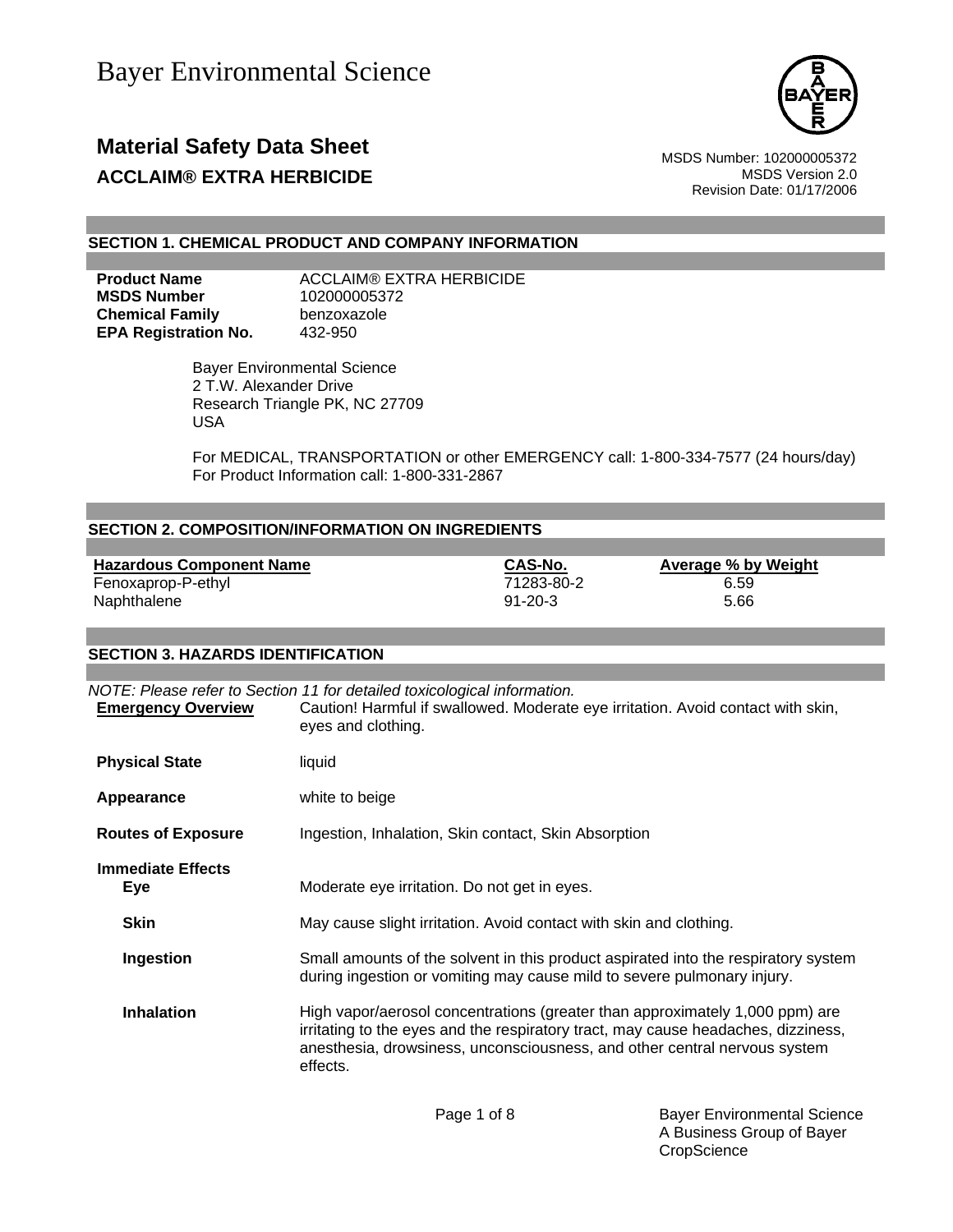

# **Material Safety Data Sheet**<br>**ACCL AIM® FXTRA HERBICIDE** MSDS Number: 102000005372<br>MSDS Version 2.0 **ACCLAIM® EXTRA HERBICIDE**

**Chronic or Delayed Long-Term** This product contains ingredients that are considered to be probable or suspected human carcinogens (see Section 11 - Chronic). This product or its components may have target organ effects.

# **SECTION 4. FIRST AID MEASURES**

| General                                                   | When possible, have the product container or label with you when calling a<br>poison control center or doctor or going for treatment.                                                                                                                                                                                  |
|-----------------------------------------------------------|------------------------------------------------------------------------------------------------------------------------------------------------------------------------------------------------------------------------------------------------------------------------------------------------------------------------|
| Eye                                                       | Hold eye open and rinse slowly and gently with water for 15-20 minutes.<br>Remove contact lenses, if present, after the first 5 minutes, then continue rinsing<br>eye. Call a poison control center or doctor for treatment advice.                                                                                    |
| <b>Skin</b>                                               | Take off all contaminated clothing immediately. Rinse immediately with plenty of<br>water for at least 15 minutes. Call a poison control center or doctor for treatment<br>advice.                                                                                                                                     |
| Ingestion                                                 | Call a poison control center or doctor immediately for treatment advice. Have<br>person sip a glass of water if able to swallow. DO NOT induce vomiting unless<br>directed to do so by a physician or poison control center. Never give anything by<br>mouth to an unconscious person. Do not leave victim unattended. |
| <b>Inhalation</b>                                         | Move to fresh air. If person is not breathing, call 911 or an ambulance, then give<br>artificial respiration, preferably mouth-to-mouth if possible. Call a poison control<br>center or doctor for further treatment advice.                                                                                           |
| <b>Notes to Physician</b><br>Signs and<br><b>Symptoms</b> | Inhalation of high vapour concentrations can cause CNS-depression and<br>narcosis.<br>Symptoms of overexposure include headache, nausea, loss of appetite.                                                                                                                                                             |
| <b>Treatment</b>                                          | There is no specific antidote. Appropriate supportive and symptomatic treatment<br>as indicated by the patient's condition is recommended.                                                                                                                                                                             |

#### **SECTION 5. FIRE FIGHTING MEASURES**

| <b>Flash Point</b>                     | 100 °C / 212 °F                                       |
|----------------------------------------|-------------------------------------------------------|
| <b>Suitable Extinguishing</b><br>Media | dry chemical, carbon dioxide (CO2), foam, water spray |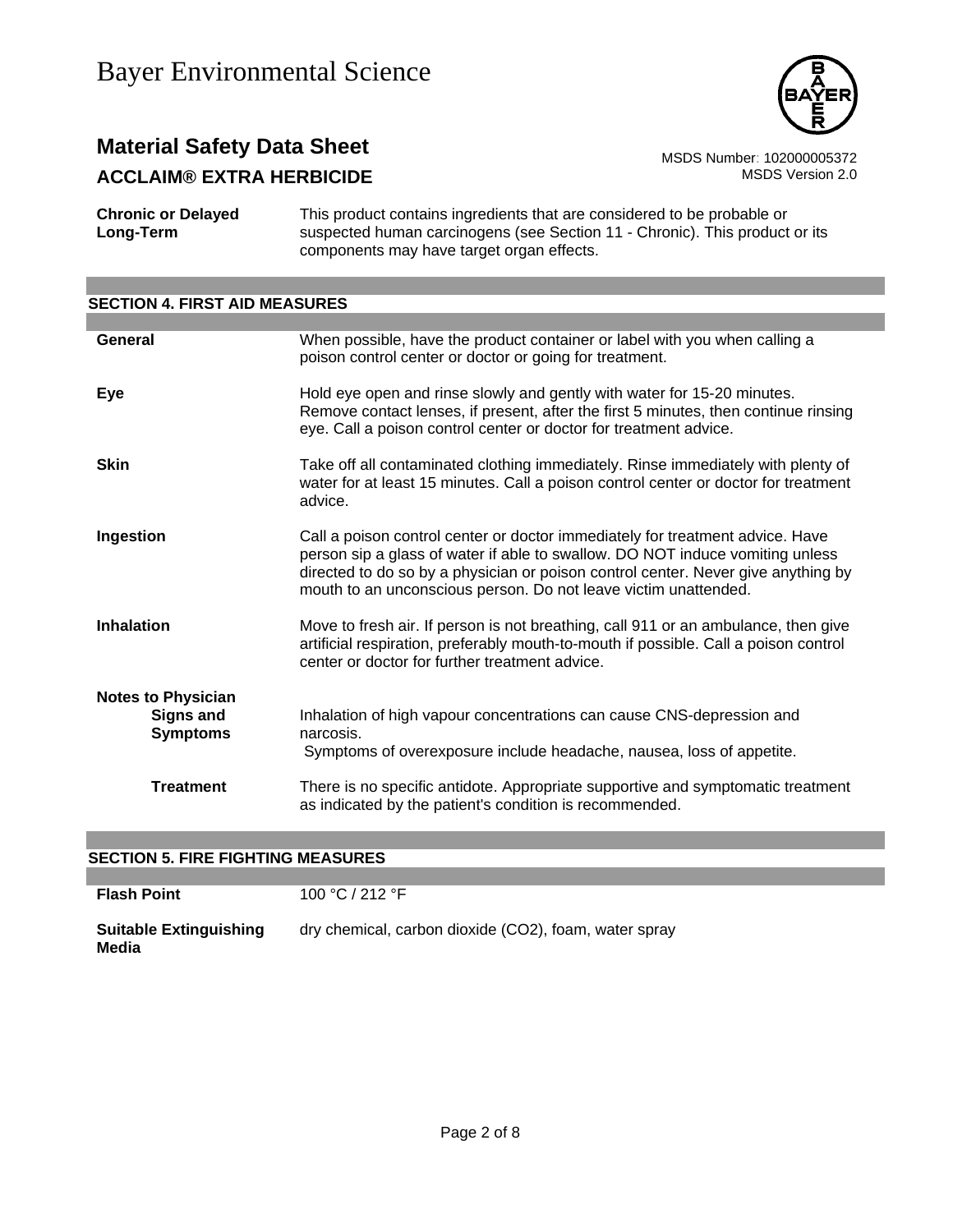

# **Material Safety Data Sheet** MSDS Number: 102000005372 **ACCLAIM® EXTRA HERBICIDE MSDS** Version 2.0

**Fire Fighting Instructions** Keep people away from and upwind of spill/leak. Keep out of smoke. Fight fire from upwind position. In the event of fire and/or explosion do not breathe fumes. Cool closed containers exposed to fire with water spray. Dike area to prevent runoff and contamination of water sources. Equipment or materials involved in pesticide fires may become contaminated.

Wear self-contained breathing apparatus and protective suit.

#### **SECTION 6. ACCIDENTAL RELEASE MEASURES**

| <b>Personal Precautions</b>    | Isolate hazard area. Keep unauthorized people away. Avoid contact with spilled<br>product or contaminated surfaces.                                                                                                                                    |
|--------------------------------|--------------------------------------------------------------------------------------------------------------------------------------------------------------------------------------------------------------------------------------------------------|
| <b>Methods for Cleaning Up</b> | Take up with absorbent material (e.g. sand, diatomaceous earth or a proprietary<br>absorbent material). Keep in suitable, closed containers for disposal. Clean<br>contaminated floors and objects thoroughly, observing environmental<br>regulations. |
| <b>Additional Advice</b>       | Use personal protective equipment. Do not allow material to enter streams,<br>sewers, or other waterways or contact vegetation.                                                                                                                        |

#### **SECTION 7. HANDLING AND STORAGE**

| <b>Handling Procedures</b>                    | Avoid contact with skin, eyes and clothing. Handle and open container in a<br>manner as to prevent spillage.                                                                                                                                   |
|-----------------------------------------------|------------------------------------------------------------------------------------------------------------------------------------------------------------------------------------------------------------------------------------------------|
| <b>Storing Procedures</b>                     | Do not contaminate water, food, or feed by storage or disposal.                                                                                                                                                                                |
|                                               | Store in a cool, dry place and in such a manner as to prevent cross<br>contamination with other pesticides, fertilizers, food, and feed. Store in original<br>container and out of the reach of children, preferably in a locked storage area. |
| Work/Hygienic<br><b>Procedures</b>            | Wash hands thoroughly with soap and water after handling and before eating,<br>drinking, chewing gum, using tobacco, using the toilet or applying cosmetics.                                                                                   |
|                                               | Take off contaminated clothing and shoes immediately. Then wash thoroughly<br>and put on clean clothing. Launder clothing separately after use.                                                                                                |
| <b>Min/Max Storage</b><br><b>Temperatures</b> | Do not transport or store below -12 °C / 10 °F<br>Do not transport or store above 38 °C / 100 °F                                                                                                                                               |

#### **SECTION 8. EXPOSURE CONTROLS / PERSONAL PROTECTION**

| <b>General Protection</b> | Follow manufacturer's instructions for cleaning/maintaining PPE. If no such   |
|---------------------------|-------------------------------------------------------------------------------|
|                           | instructions for washables, use detergent and warm/tepid water. Keep and wash |
|                           | PPE separately from other laundry.                                            |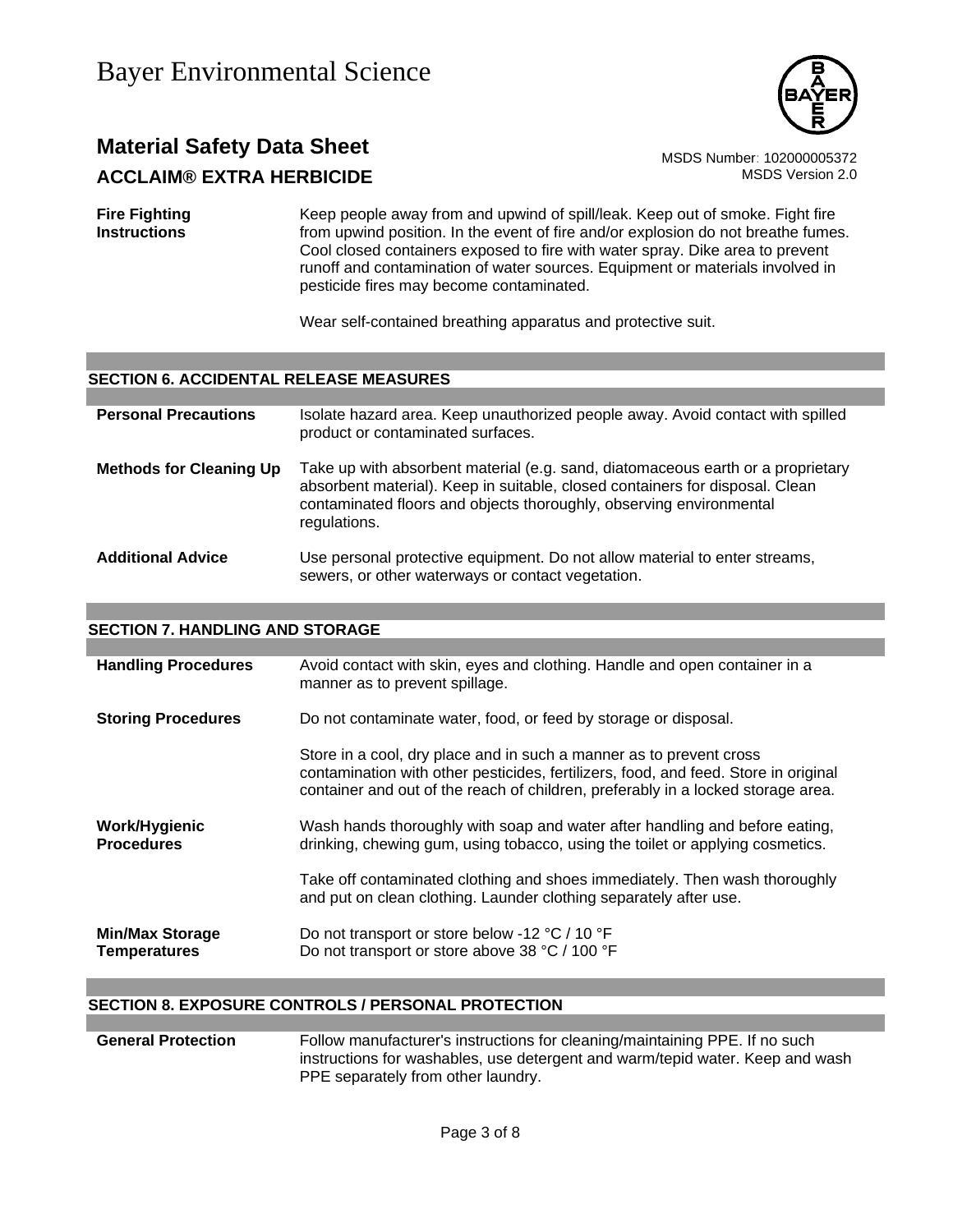

# **Material Safety Data Sheet**<br>**ACCLAIM® EXTRA HERBICIDE** MSDS Number: 102000005372<br>MSDS Version 2.0 **ACCLAIM® EXTRA HERBICIDE**

|                                       |               | Follow all label instructions. Train employees in safe use of the product.                                                                                                                                                                                                 |                                                                                                              |                                                                                                                                      |                                                                                                                    |
|---------------------------------------|---------------|----------------------------------------------------------------------------------------------------------------------------------------------------------------------------------------------------------------------------------------------------------------------------|--------------------------------------------------------------------------------------------------------------|--------------------------------------------------------------------------------------------------------------------------------------|--------------------------------------------------------------------------------------------------------------------|
| <b>Engineering Controls</b>           | ventilation.  | Ensure adequate ventilation, especially in confined areas. Maintain exposure<br>levels below the exposure limit through the use of general and local exhaust                                                                                                               |                                                                                                              |                                                                                                                                      |                                                                                                                    |
| <b>Eye/Face Protection</b>            | or<br>goggles | safety glasses, in case of increased risk, also a face shield                                                                                                                                                                                                              |                                                                                                              |                                                                                                                                      |                                                                                                                    |
| <b>Hand Protection</b>                |               | Chemical-resistant gloves (barrier laminate, butyl rubber, nitrile rubber or Viton)                                                                                                                                                                                        |                                                                                                              |                                                                                                                                      |                                                                                                                    |
| <b>Body Protection</b>                |               | Wear long-sleeved shirt and long pants and shoes plus socks.                                                                                                                                                                                                               |                                                                                                              |                                                                                                                                      |                                                                                                                    |
| <b>Respiratory Protection</b>         |               | When respirators are required, select NIOSH approved equipment based on<br>actual or potential airborne concentrations and in accordance with the<br>appropriate regulatory standards and/or Industry recommendations.                                                     |                                                                                                              |                                                                                                                                      |                                                                                                                    |
| <b>Exposure Limits</b><br>Naphthalene | $91 - 20 - 3$ | <b>ACGIH</b><br><b>ACGIH</b><br><b>NIOSH</b><br><b>NIOSH</b><br>OSHA <sub>Z1</sub><br>OSHA Z1A<br>OSHA Z1A<br>US CA OEL                                                                                                                                                    | <b>TWA</b><br><b>STEL</b><br><b>REL</b><br><b>STEL</b><br>PEL<br><b>TWA</b><br><b>STEL</b><br><b>TWA PEL</b> | 10 ppm<br>15 ppm<br>10 ppm<br>10 ppm<br>15 ppm<br>10 ppm                                                                             | 10 ppm<br>15 ppm<br>50 mg/m3<br>75 mg/m3<br>50 mg/m3<br>50 mg/m3<br>75 mg/m3<br>50 mg/m3                           |
| Glycerine                             | $56 - 81 - 5$ | US CA OEL<br><b>ACGIH</b><br>Form of Exposure<br>OSHA <sub>Z1</sub><br>Form of Exposure<br>OSHA <sub>Z1</sub><br>Form of Exposure<br>OSHA Z1A<br>Form of Exposure<br>OSHA Z1A<br>Form of Exposure<br><b>US CA OEL</b><br>Form of Exposure<br>US CA OEL<br>Form of Exposure | <b>STEL</b><br><b>TWA</b><br>PEL<br>PEL<br><b>TWA</b><br><b>TWA</b><br><b>TWA PEL</b><br><b>TWA PEL</b>      | 15 ppm<br>Mist.<br>Respirable fraction.<br>Total dust.<br>Respirable fraction.<br>Total dust.<br>Respirable fraction.<br>Total dust. | 75 mg/m3<br>$10$ mg/m $3$<br>$5$ mg/m $3$<br>15 mg/m3<br>$5$ mg/m $3$<br>10 mg/m3<br>$5$ mg/m $3$<br>$10$ mg/m $3$ |

### **SECTION 9. PHYSICAL AND CHEMICAL PROPERTIES**

**Appearance** white to beige

**Physical State** liquid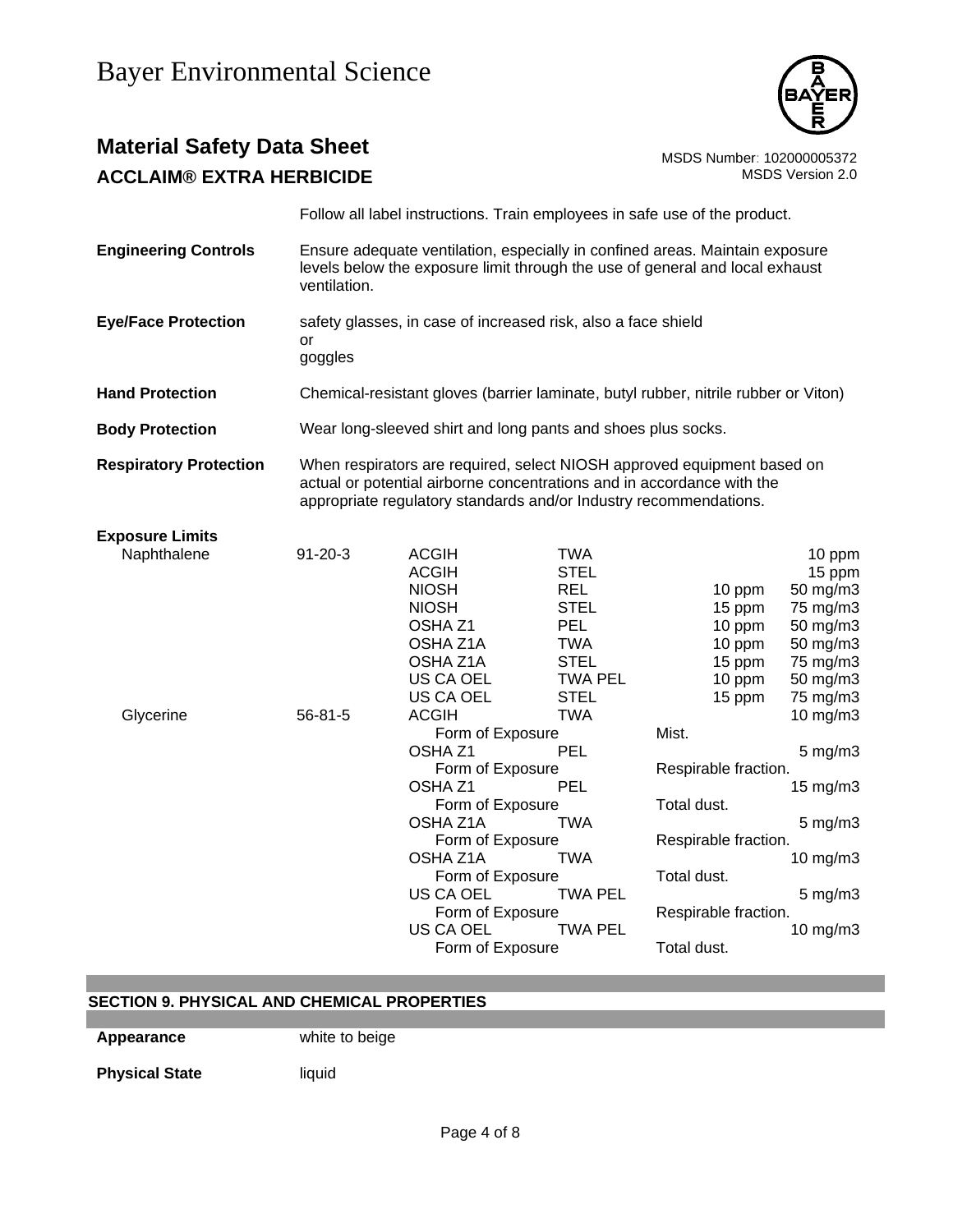

### **Material Safety Data Sheet** MSDS Number: 102000005372 **ACCLAIM® EXTRA HERBICIDE MSDS** Version 2.0

**Density** ca. 1.033 g/cm<sup>3</sup> at 20 °C

#### **SECTION 10. STABILITY AND REACTIVITY**

**Chemical Stability** Stable under recommended storage conditions.

#### **SECTION 11. TOXICOLOGICAL INFORMATION**

Acute toxicity data for this product have been bridged from a similar formulation containing a similar percentage of the active ingredient, fenoxaprop-p-ethyl. The non-acute information pertains to technical-grade fenoxaprop-p-ethyl.

| <b>Acute Oral Toxicity</b>       | male/female rat: $LD50: > 5,000$ mg/kg                                                                                                                |  |  |
|----------------------------------|-------------------------------------------------------------------------------------------------------------------------------------------------------|--|--|
| <b>Acute Dermal Toxicity</b>     | male/female rat: $LD50: > 4,000$ mg/kg                                                                                                                |  |  |
| <b>Acute Inhalation Toxicity</b> | male/female rat: $LC50:$ > 10.7 mg/l<br>Exposure time: 4 h<br>Determined in the form of liquid aerosol.<br>(actual)                                   |  |  |
|                                  | male/female rat: $LCS0:$ > 20 mg/l<br>Exposure time: 1 h<br>Determined in the form of liquid aerosol.<br>Extrapolated from the 4 hr LC50.<br>(actual) |  |  |
| <b>Skin Irritation</b>           | rabbit: Slight irritation.                                                                                                                            |  |  |
| <b>Eye Irritation</b>            | rabbit: Moderate eye irritation.                                                                                                                      |  |  |
| <b>Sensitization</b>             | guinea pig: Non-sensitizing.                                                                                                                          |  |  |
| <b>Chronic Toxicity</b>          | Fenoxaprop-ethyl caused liver and/or adrenal effects in long-term dietary studies<br>in rats, mice and dogs.                                          |  |  |

#### **Assessment Carcinogenicity**

Fenoxaprop-ethyl caused liver and adrenal gland tumors at the highest dose tested in an oncogenicity study in mice. However, there was no evidence of carcinogenicity in a combined chronic/carcinogenicity study in rats treated with fenoxaprop-ethyl.

| <b>ACGIH</b> |               |                        |
|--------------|---------------|------------------------|
| Naphthalene  | $91 - 20 - 3$ | Group A4               |
| <b>NTP</b>   |               |                        |
| Naphthalene  | $91 - 20 - 3$ |                        |
| <b>IARC</b>  |               |                        |
| Naphthalene  | $91 - 20 - 3$ | Overall evaluation: 2B |
| <b>OSHA</b>  |               |                        |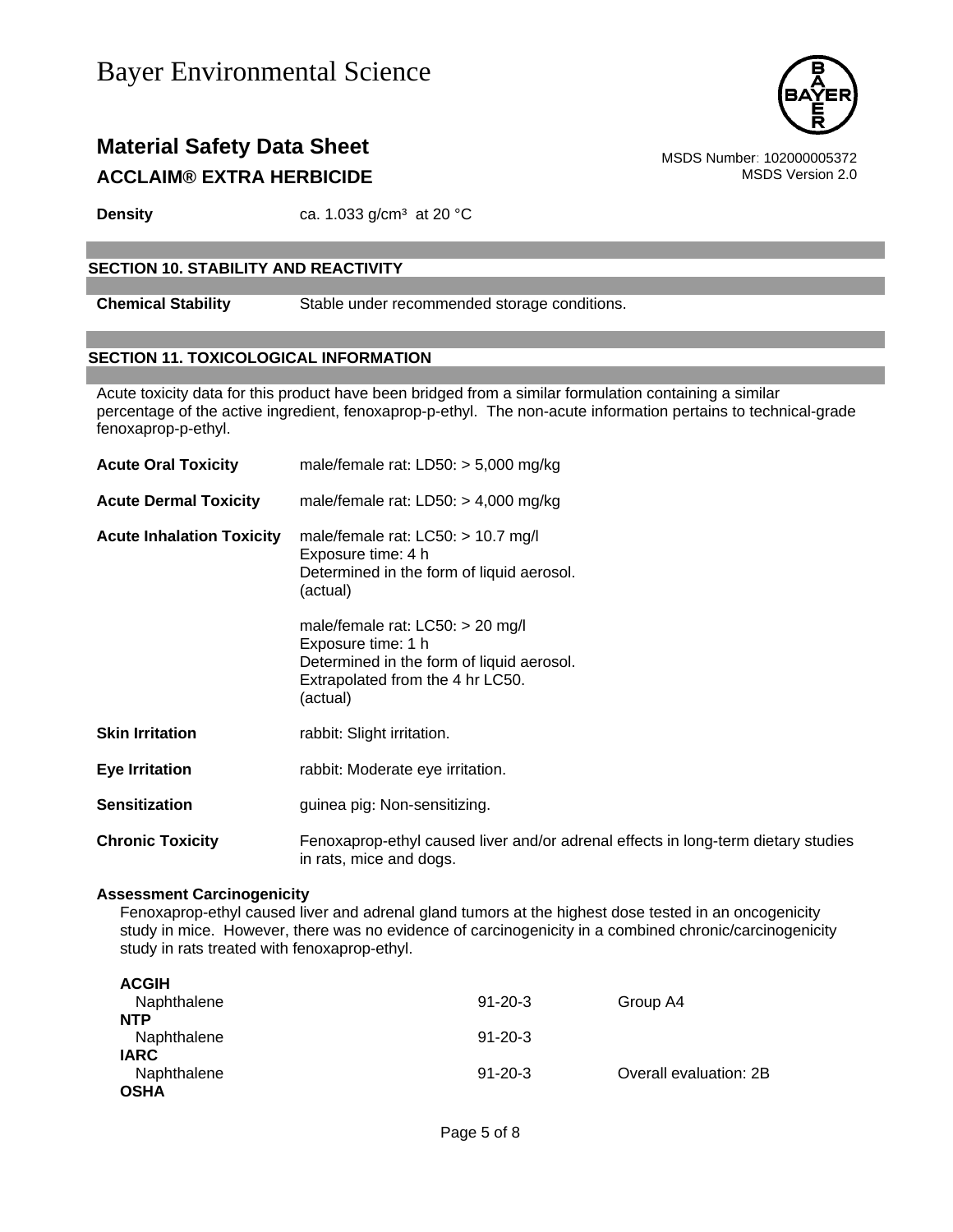

### **Material Safety Data Sheet**<br>**ACCLAIM® EXTRA HERBICIDE** MSDS Number: 102000005372<br>MSDS Version 2.0 **ACCLAIM® EXTRA HERBICIDE**

None.

| <b>Reproductive &amp;</b><br><b>Developmental Toxicity</b> | REPRODUCTION: In a two-generation reproduction study in rats, fenoxaprop-<br>ethyl did not cause any effects on reproductive parameters. Pup body weights<br>were decreased at maternally toxic doses.              |  |
|------------------------------------------------------------|---------------------------------------------------------------------------------------------------------------------------------------------------------------------------------------------------------------------|--|
|                                                            | DEVELOPMENTAL TOXICITY: Fenoxaprop-ethyl is not a primary<br>developmental toxicant in rats and rabbits. Developmental effects were<br>observed in both species but were considered secondary to maternal toxicity. |  |
| <b>Mutagenicity</b>                                        | Fenoxaprop-p-ethyl was not mutagenic or genotoxic in a battery of in vitro and in<br>vivo mutagenicity studies.                                                                                                     |  |

#### **SECTION 12. ECOLOGICAL INFORMATION**

#### **Environmental Precautions**  Toxic to fish and aquatic invertebrates. For terrestrial uses, do not apply directly to water, or to areas where surface water is present, or to intertidal areas below mean high water mark. Do not apply when weather conditions favor runoff or drift. Do not contaminate surface or ground water by cleaning equipment or disposal of wastes, including equipment wash water.

#### **SECTION 13. DISPOSAL CONSIDERATIONS**

| <b>General Disposal</b><br><b>Guidance</b> |                                                                                                                                                                        | Pesticide wastes are toxic. Improper disposal of excess pesticide, spray mixture,<br>or rinsate is a violation of Federal Law. If these wastes cannot be disposed of by<br>use according to label instructions, contact your State Pesticide or<br>Environmental Control Agency, or the Hazardous Waste representative at the<br>nearest EPA Regional Office for guidance. |  |
|--------------------------------------------|------------------------------------------------------------------------------------------------------------------------------------------------------------------------|----------------------------------------------------------------------------------------------------------------------------------------------------------------------------------------------------------------------------------------------------------------------------------------------------------------------------------------------------------------------------|--|
| <b>Container Disposal</b>                  |                                                                                                                                                                        | Triple rinse containers. Then offer for recycling or reconditioning or puncture and<br>dispose of in a sanitary landfill or incineration, or if allowed by State and Local<br>authorities, by burning. If burned, stay out of smoke.                                                                                                                                       |  |
| <b>RCRA Classification:</b>                |                                                                                                                                                                        | The RCRA Classifications may be on the individual component(s) and not<br>necessarily on the product as a whole.                                                                                                                                                                                                                                                           |  |
| $91 - 20 - 3$                              | Naphthalene<br>US. EPA Resource Conservation and Recovery Act (RCRA) Composite List of Hazardous<br>Wastes and Appendix VIII Hazardous Constituents (40 CFR 261): U165 |                                                                                                                                                                                                                                                                                                                                                                            |  |
| $91 - 20 - 3$                              | Naphthalene<br>US. EPA Resource Conservation and Recovery Act (RCRA) U List of Hazardous Wastes (40<br>CFR 261.33(f) and 40 CFR 302 [CERCLA]): U165                    |                                                                                                                                                                                                                                                                                                                                                                            |  |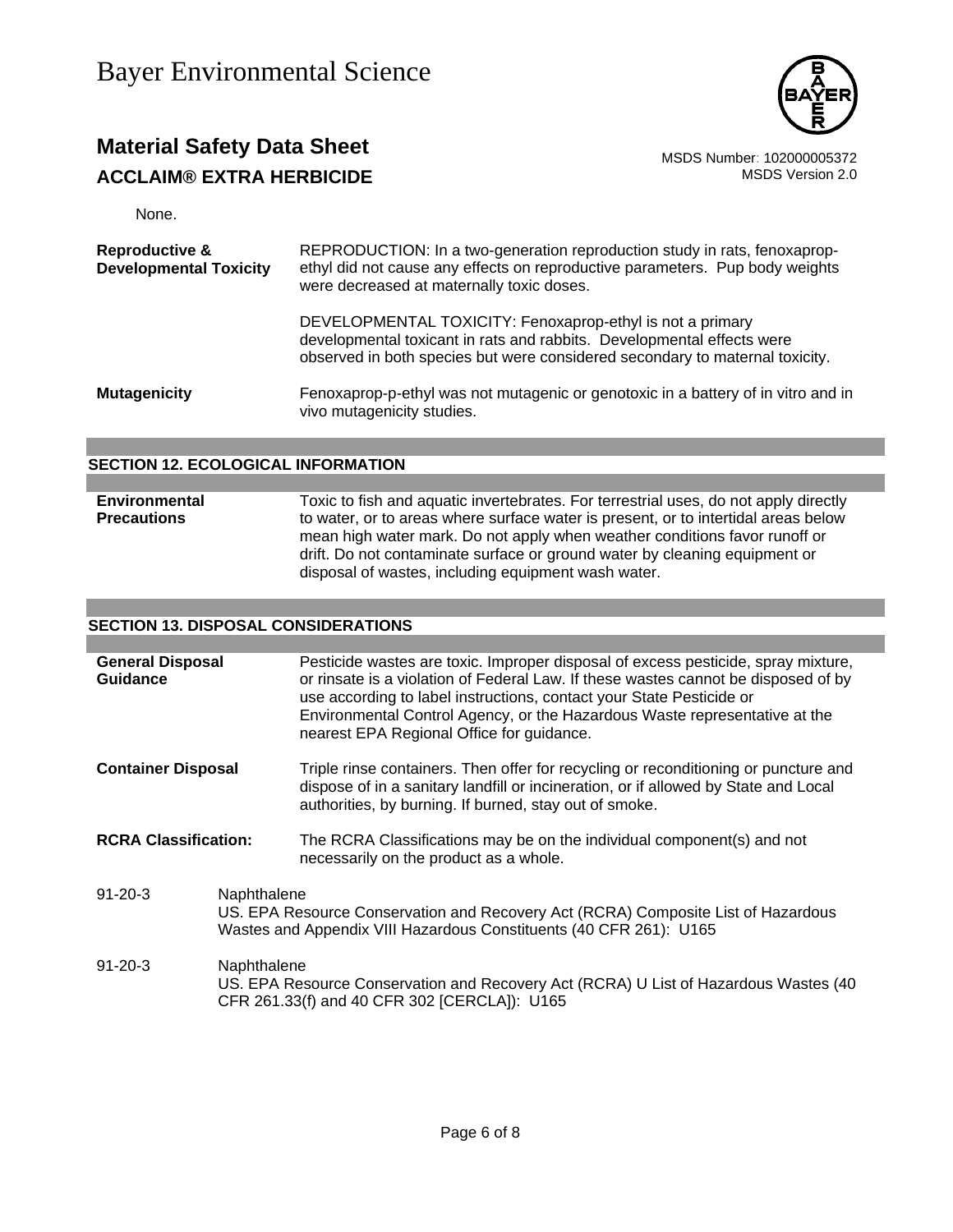

### **Material Safety Data Sheet**<br>**ACCLAIM® EXTRA HERBICIDE** MSDS Number: 102000005372<br>MSDS Version 2.0 **ACCLAIM® EXTRA HERBICIDE**

#### **SECTION 14. TRANSPORT INFORMATION**

TRANSPORTATION CLASSIFICATION: Not regulated for shipment by any mode of transportation

FREIGHT CLASSIFICATION: Compounds, Tree or Weedkilling, N.O.I., other than poison; Having a density of greater than 20 LBS. per cubic foot

#### **SECTION 15. REGULATORY INFORMATION**

**EPA Registration No.** 432-950 **US Federal Regulations TSCA list** Naphthalene 91-20-3 **US. Toxic Substances Control Act (TSCA) Section 12(b) Export Notification (40 CFR 707, Subpt D)** Naphthalene 91-20-3 **SARA Title III - Section 302 - Notification and Information** None. **SARA Title III - Section 313 - Toxic Chemical Release Reporting** Naphthalene 0.1% 0.1% **US States Regulatory Reporting CA Prop65** This product contains a chemical known to the State of California to cause cancer. Naphthalene 91-20-3 This product does not contain any substances known to the State of California to cause reproductive harm. **US State Right-To-Know Ingredients** Naphthalene 91-20-3 CA, CT, IL, MN, NJ, PA, RI **Canadian Regulations Canadian Domestic Substance List**  Naphthalene 91-20-3 **Environmental CERCLA**  Naphthalene 91-20-3 100 lbs **Clean Water Section 307 Priority Pollutants**  None. **Safe Drinking Water Act Maximum Contaminant Levels**  None. **International Regulations European Inventory of Existing Commercial Substances (EINECS)**